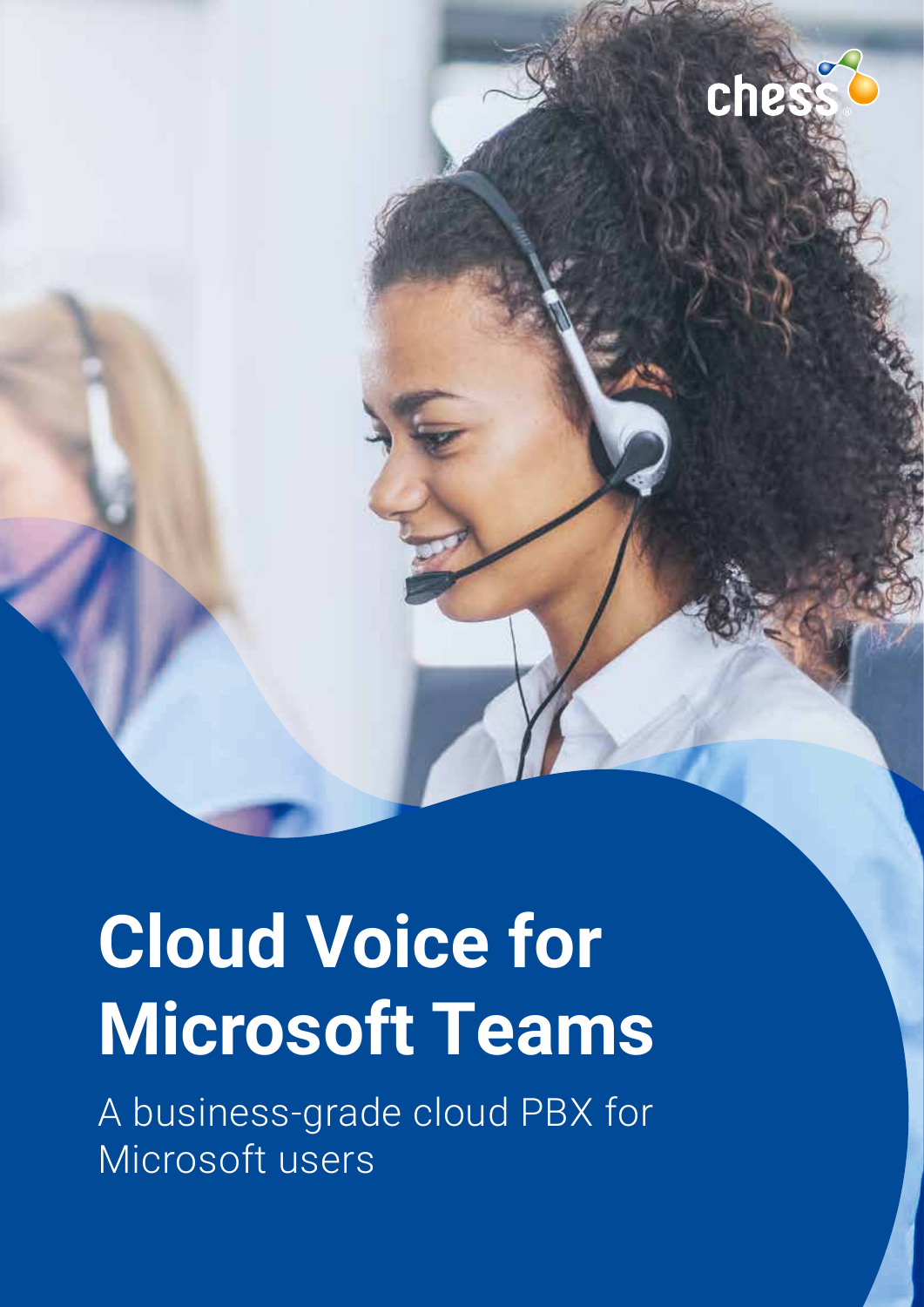

# **Cloud Voice for Microsoft Teams**

# A business-grade Cloud PBX for Microsoft users

Businesses looking to enable voice within Microsoft Teams, can now use Cloud Voice for Microsoft Teams to make and receive calls globally, and benefit from a feature rich, cost effective alternative to Microsoft Calling Plans.

Benefit from our highly available, carrier- grade voice network and the features of a traditional on-premises PBX, hosted within the cloud, for a long-term solution with no large upfront outlays.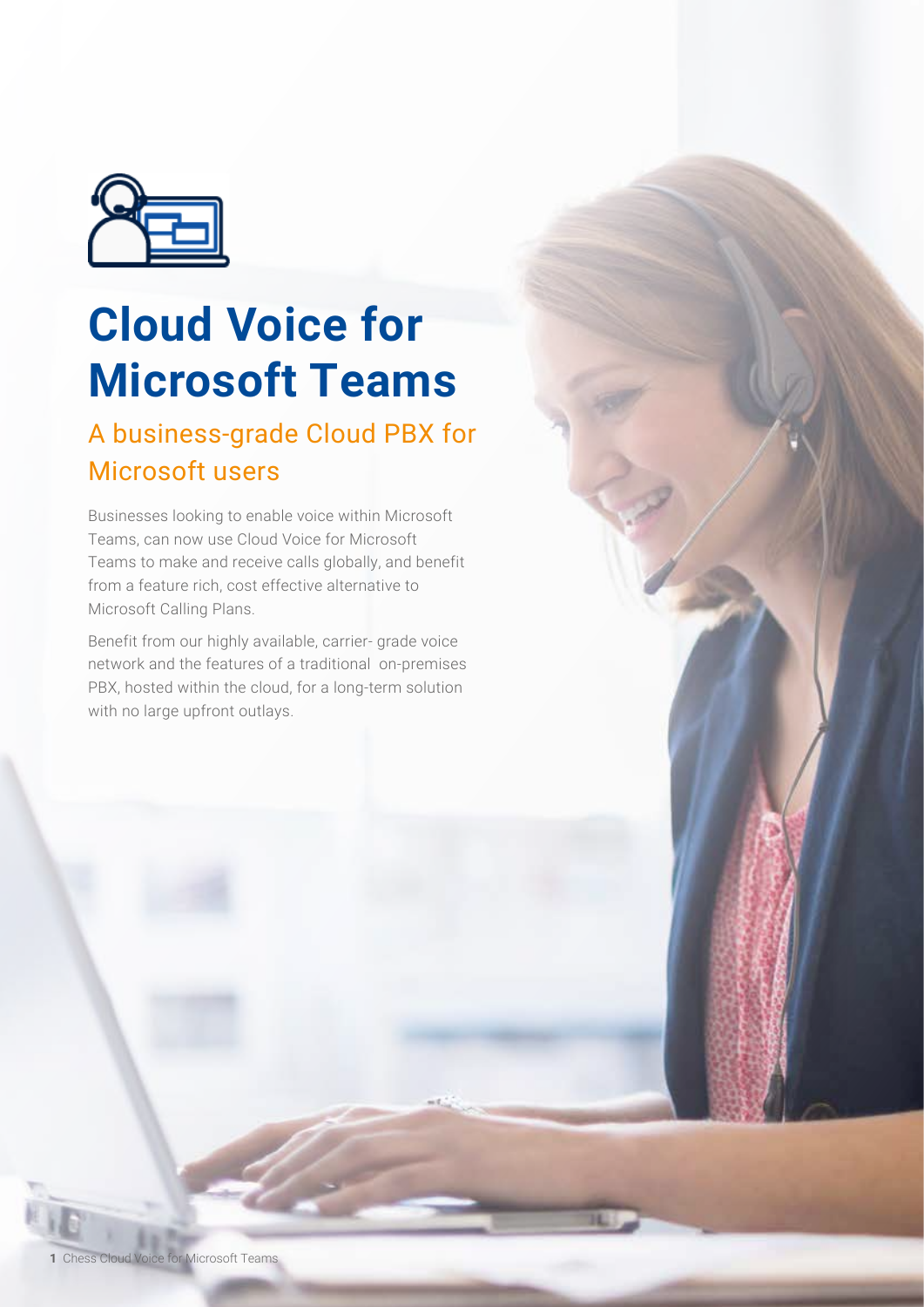# **Bringing Voice to Microsoft Teams**

# with one simple application

Cloud Voice for Microsoft Teams enables your business to use Microsoft's Teams application as a Cloud Voice endpoint to make and recieve telephone calls using Chess' direct routing capability.

This allows you to take advantage of your existing Microsoft infrastructure with Cloud Voice to support complex business voice requirements, all provisioned within a simple application.

## What do I need?

For an organisation to enable Cloud Voice for Microsoft Teams, the following components are required:

- Office 365 Enterprise subscription (E1, E3, or E5)
- Microsoft Phone System add-on (with E1, E3)
- A Cloud Voice subscription with Cloud Voice for Microsoft Teams bolt-on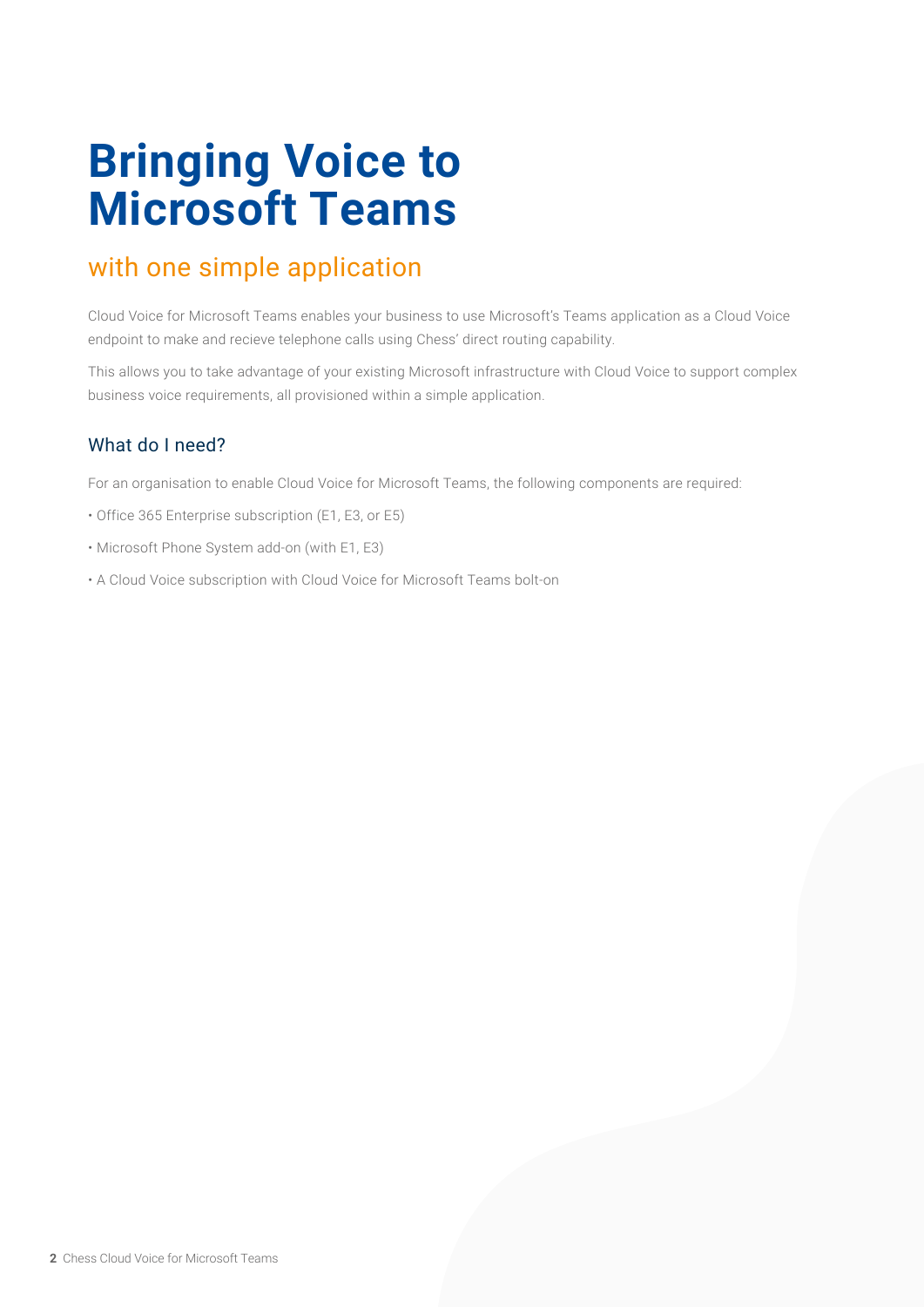# **Cloud Voice Features**

A powerful business PBX



Direct Dial Allows inbound calling

## Extension Dialling

Efficiently connect callers to specific groups or individuals



# Hunt Groups (all ring types)

For distributing and allocating calls across your team

Auto Attendant

Provide callers with menu options for call routing

Call Forwarding Manage incoming calls effectively

Call Transfer Transfer a call to any internal or external number

# Call Recording

Record calls for audit trails or training purposes



Call History Simply see who has called you and who you have called

#### Management Reporting

Get real-time understanding of how calls are being handled



Voicemail Access to business voicemail messaging

Call Waiting Ensures you're ready to take your next call

Call Barring Prevent certain calls coming through to your business

## Emergency Services Calling

Allows outbound calls to emergency numbers



## CLI Presentation and Withhold

CLI flexibility to allow you to present any number you have permission to call on behalf of

## Hold / Resume

Easily pause and resume a phone call

## Music on Hold

Get your promotional messages across or play music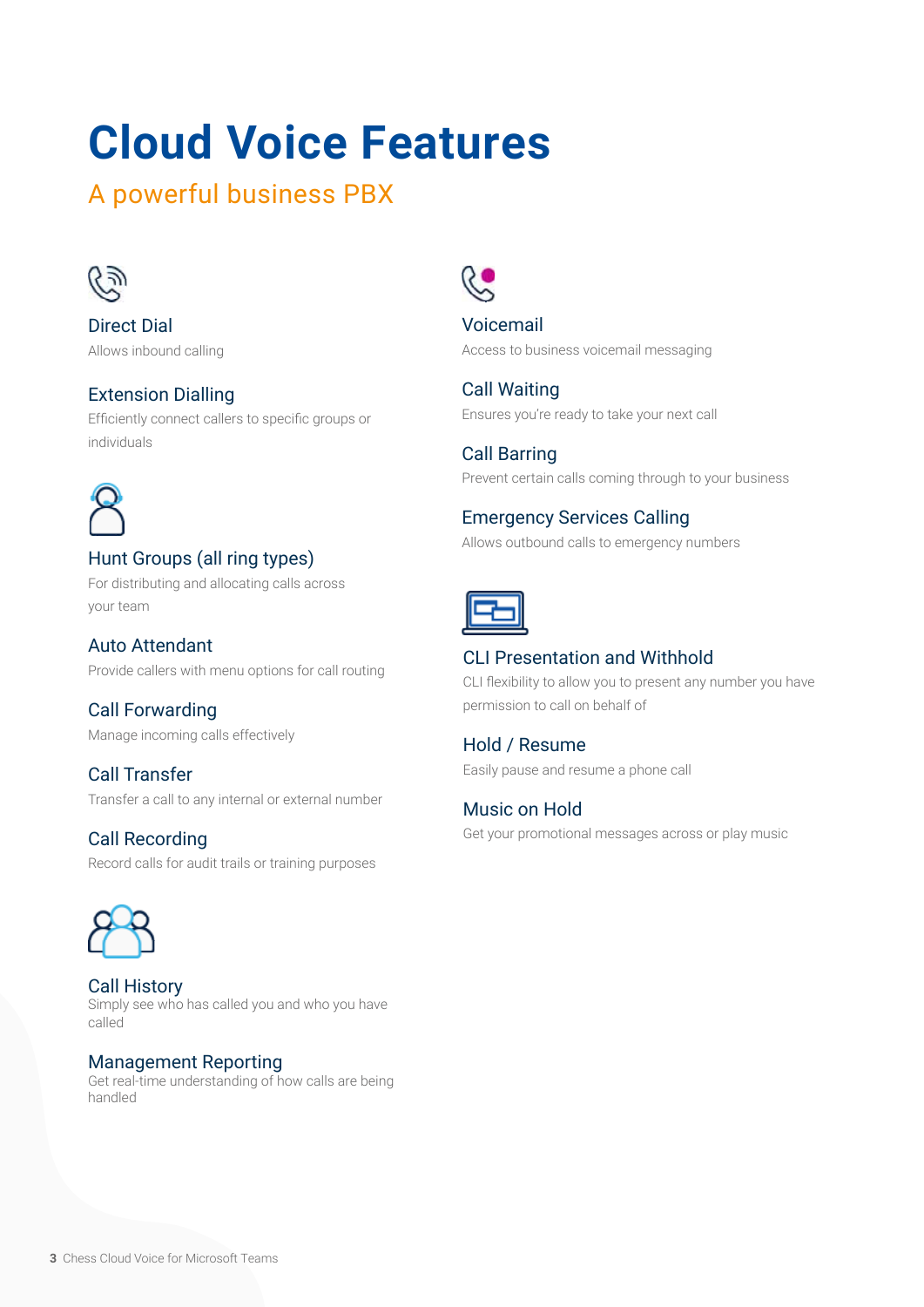# **Key Benefits**

# Keeping you in control

### Business Grade PBX

Cloud Voice offers many call routing settings to ensure the best caller experience. Caller announcements, hunt groups, IVRs and extension twinning are all standard features for Cloud Voice users.

#### Cost-effective

Save money with better calling bundles vs Microsoft Phone System and Calling Plans (allows you to maximise your existing 365 license cost).

#### No CAPEX

Cloud-based solution with no expensive initial outlay as there's no need for traditional hardwares.

#### Never miss a call

Tailored business continuity with network and number level resilience to keep your business working.

#### You're in control

Cloud Voice Admin users have full control of the system configuration. From call routing to user creation, all this is managed from a simple and initiative web portal.

#### Simple provisioning

Chess Voice app enables simple provisioning of Horizon users within Microsoft Teams with no need for PowerShell or any other programming interface. Users can be added to an existing Cloud Voice subscription without impacting on contractual terms.

#### Flexible working

Allows for remote working and a collaborative approach with availablility through desktop and mobile apps as well as web browsers.

## No call forwarding costs

Keep your existing geographic number.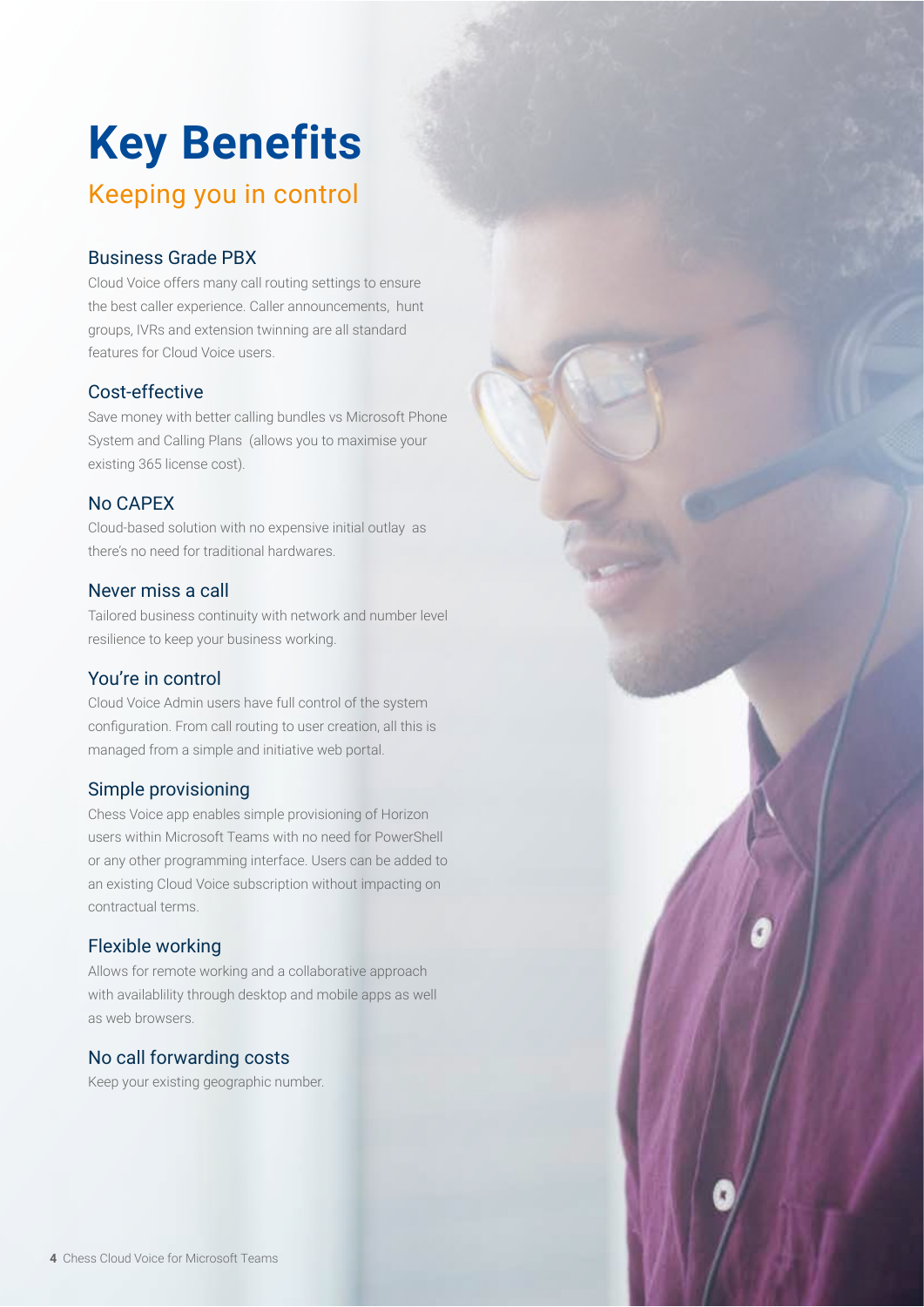# **Management Reporting**

Do you know how many calls you are getting, how they are being handled or who is handling them? Cloud Voice offers a number of key measurements through its reporting section. However, there is a growing requirement for more in-depth call management reporting and wallboard integration to help organisations gain a real-time understanding of calls.

Through our partnership with Akixi, the leading hosted call-management service provider, you can now get a data feed for your Cloud Voice service, which will let you export the statistics you need to help manage your business.

- Instantly see what needs to be changed to improve customer service
- Monitor time to answer and manage calls more efficiently
- Analyse internal call patterns
- See how many calls are being abandoned with the ability to return them
- Optimise resources by ensuring the right number of operators are always in place

# Features

#### No server on site

Enables multi-site monitoring and supports business continuity

#### Real-time statistics

Provides wallboards with real-time call-traffic information and alarms to ensure critical routes into the business are constantly monitored

#### Accessibility

Use with internet-enabled devices in the office or on the move

## Customisable push reporting and alarms

Ensures business-critical metrics are always available

## Receipt of call to end of call reporting

Monitor a call throughout its path with visibility of every divert leg and call detail, easily and accurately segmented for identification

## Track after hours calls

Highlight suspicious activity or unauthorised calling

## Abandoned call recovery

See instantly if a missed call has been returned

#### Activity and extension activity monitoring

Quickly and easily monitor key extension or call routes to ensure maximum efficiency